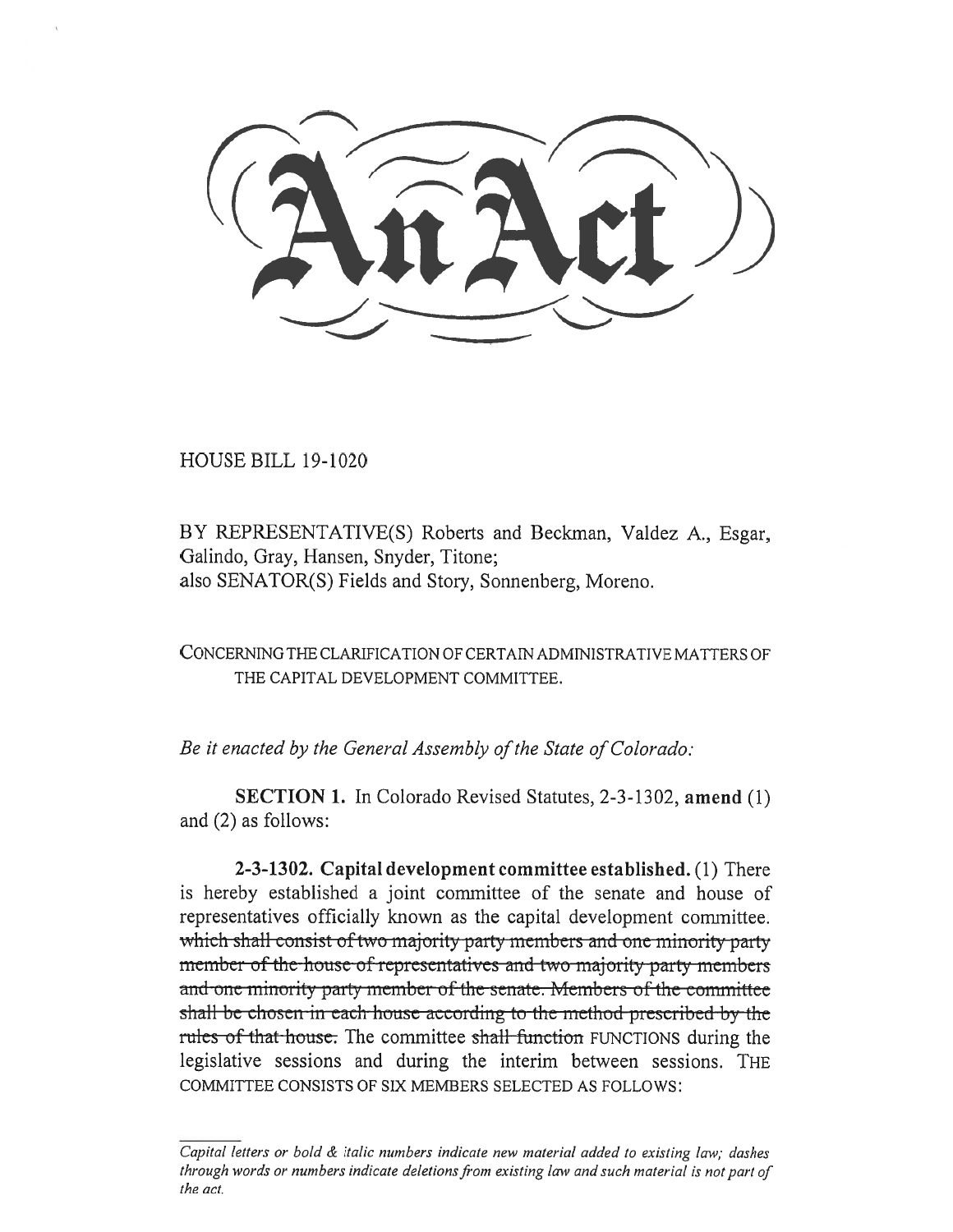(a) THREE MEMBERS FROM THE SENATE, TWO APPOINTED BY THE PRESIDENT OF THE SENATE AND ONE APPOINTED BY THE MINORITY LEADER OF THE SENATE; AND

(b) THREE MEMBERS FROM THE HOUSE OF REPRESENTATIVES, TWO APPOINTED BY THE SPEAKER OF THE HOUSE OF REPRESENTATIVES AND ONE APPOINTED BY THE MINORITY LEADER OF THE HOUSE OF REPRESENTATIVES.

(2) The capital development committee shall elect a chairman CHAIR and a vice-chairman VICE-CHAIR at the first meeting held on or after October 15 in each odd-numbered year and at the first DECEMBER meeting held after the general election in each even-numbered year. The chairmanship CHAIR and vice-chairmanship shall VICE-CHAIR APPOINTMENTS MUST alternate between a member from the house of representatives and a member from the senate with the first chairman CHAIR being from the senate and the first vice-chairman VICE-CHAIR being from the house of representatives. The person serving as chairman CHAIR, or a member of the same house if such person is no longer a member thereof, shall serve as vice-chairman VICE-CHAIR during the next legislative session, and the person serving as vice-chairman VICE-CHAIR, or a member of the same house if such person is no longer a member thereof, shall serve as chairman CHAIR during the next legislative session.

**SECTION 2. Act subject to petition - effective date.** This act takes effect at 12:01 a.m. on the day following the expiration of the ninety-day period after final adjournment of the general assembly (August 2, 2019, if adjournment sine die is on May 3, 2019); except that, if a referendum petition is filed pursuant to section 1 (3) of article V of the state constitution against this act or an item, section, or part of this act within such period, then the act, item, section, or part will not take effect unless